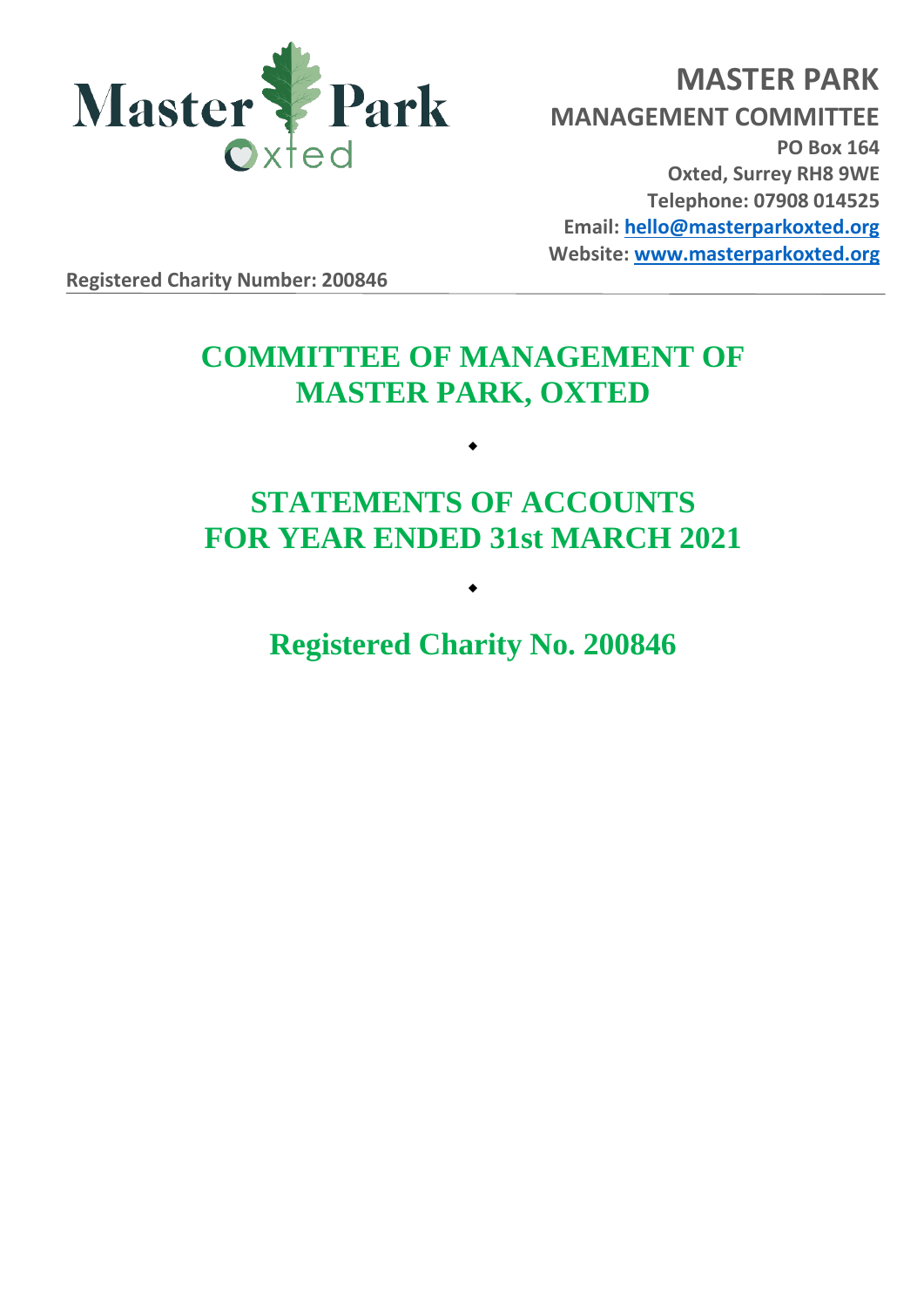# **COMMITTEE OF MANAGEMENT OF MASTER PARK OXTED**

| <b>Charity number:</b>  | 200846                                                                                            |
|-------------------------|---------------------------------------------------------------------------------------------------|
| <b>Contact address:</b> | <b>Master Park Management Committee</b><br>PO Box 164<br>Oxted<br>RH8 9WE                         |
| <b>Bankers:</b>         | <b>Barclays Bank</b><br>Sevenoaks Group<br>80 High Street<br>Sevenoaks<br>Kent<br><b>TN13 1LR</b> |

**Independent Examiner:** R. Thomas

## **Members of the Management Committee**

| <b>Name</b>            | <b>Position</b>        | <b>Joined</b> | <b>Additional Role</b>              |
|------------------------|------------------------|---------------|-------------------------------------|
| <b>Ms P McNaughton</b> | Trustee                | 07.01.2000    | Oxted Lawn Tennis Club Rep          |
|                        |                        | 15.01.2019    | Chairman                            |
| Mr A. Batchelor        | <b>Elected Trustee</b> | 15.11.1999    |                                     |
| Mr R Pitt              | <b>Elected Trustee</b> | 13.01.2007    | Vice Chairman                       |
| <b>Mr I Beagley</b>    | Trustee                | 07.07.1996    | Oxted & District Football Club Rep  |
| <b>Mr G Kearns</b>     | <b>Elected Trustee</b> | 18.07.2018    |                                     |
| <b>Mr P Trayner</b>    | Trustee                | 15.01.2019    | Oxted & Limpsfield Cricket Club Rep |
| <b>Ms A Starr</b>      | Co-Opted Trustee       | 15.01.2019    | Treasurer                           |
| <b>Mr R Sayer</b>      | Co-Opted Trustee       | 15.01.2019    |                                     |
| Mr A Campbell          | <b>Elected Trustee</b> | 17.07.2019    |                                     |

## **Ex- Committee Members since 2018**

- K. Willis (Treasurer) resigned 18.07.2018
- V. Hadida (Co-opted) resigned 18.07.2018
- H. Webber (Chairman) resigned 22.11.2018
- K. Powell (Oxted & Limpsfield Cricket Club) resigned 22.11.2018
- T. Kulp (Co-opted) resigned 05.12.2018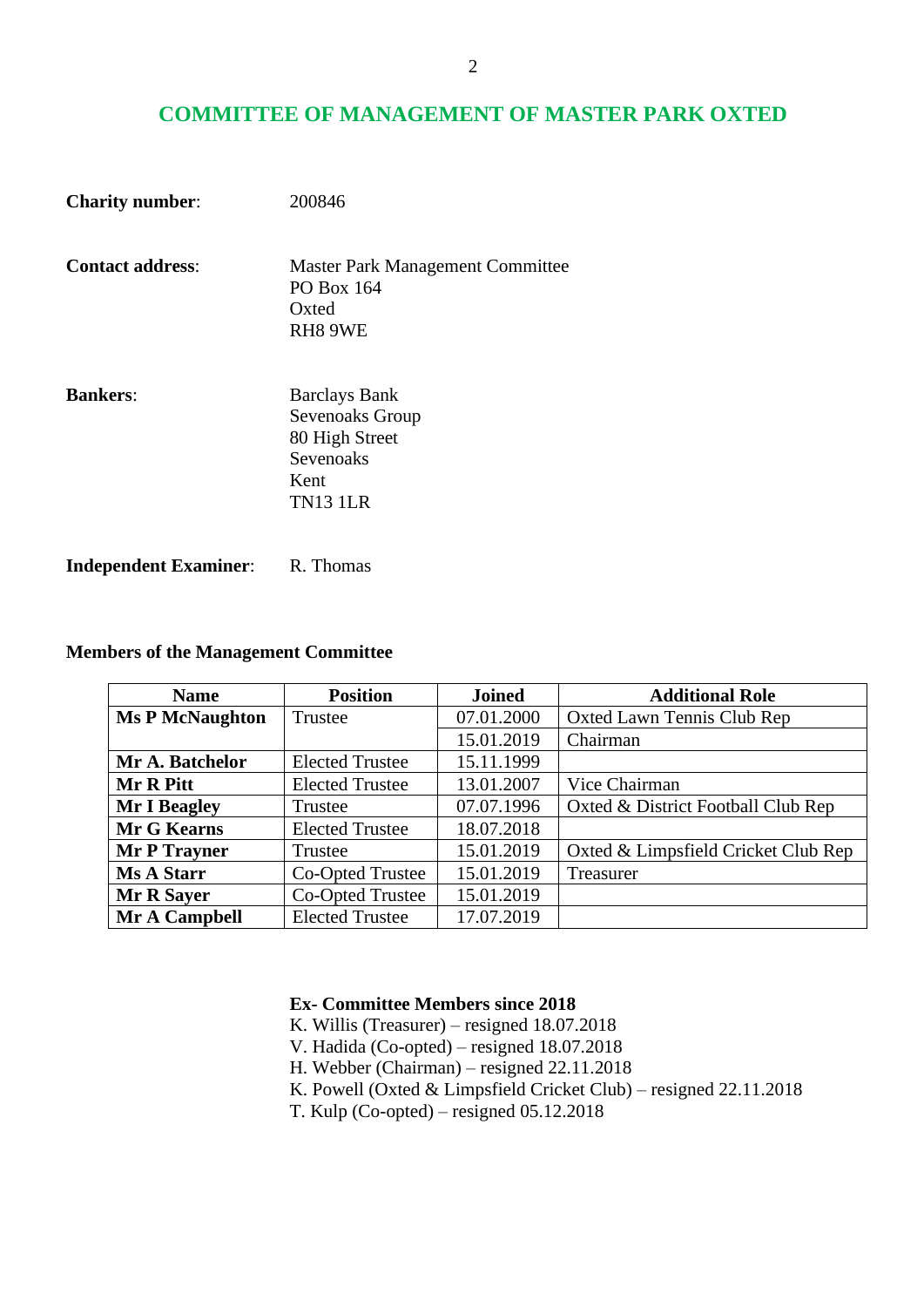# **INDEPENDENT EXAMINER'S REPORT TO THE COMMITTEE OF MANAGEMENT OF MASTER PARK, OXTED, SURREY**

I report on the accounts of the Trust for the year ended 31st March 2021 which are set out on pages 7 to 13.

## **Respective Responsibilities of Committee and Examiner**

The Trust's Management Committee is responsible for the preparation of the accounts; it considers that the audit requirement of Section 144 of the Charities Act 2011 (the Act) does not apply and that an independent examination is needed. It is my responsibility to examine the accounts under Section 145 of the Act and state, on the basis of procedures specified in the General Directions given by the Charity Commission under Section 145(5) (b) of the Act, whether particular matters have come to my attention.

#### **Basis of Independent Examiner's Report**

My examination was carried out in accordance with the General Directions given by the Charity Commissioners. An examination includes a review of the accounting records kept by the Management Committee and a comparison of the accounts presented with those records. It also includes consideration of any unusual items or disclosures in the accounts and seeking explanations from you as Trustees concerning any such matters. The procedures undertaken do not provide all the evidence that would be required in an audit, and consequently no opinion is given as to whether the accounts present a true and fair view and the report is limited to those matters set out in the statement below.

## **Independent Examiner's Statement**

In connection with my examination, no matter has come to my attention

- 1. which gives me reasonable cause to believe that in any material respect the requirements
	- to keep accounting records in accordance with Section 130 of the Act; and
	- to prepare accounts which accord with the accounting records and comply with the accounting requirements of the Act.

have not been met, or

2. To which, in my opinion, attention should be drawn in order to enable a proper understanding of the accounts to be reached.

…………………………………... R. Thomas

Dated: 2021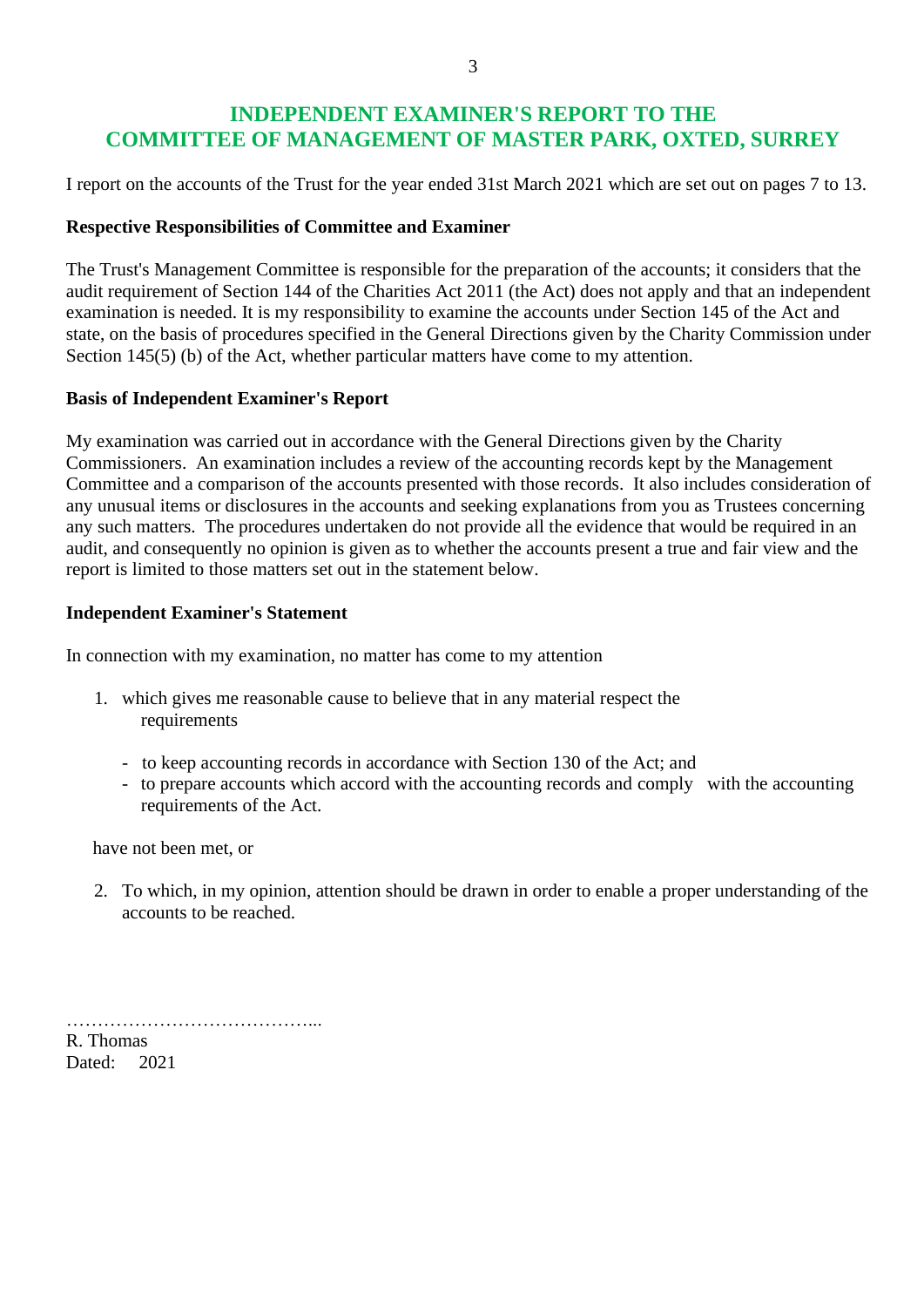# **COMMITTEE OF MANAGEMENT OF MASTER PARK, OXTED, SURREY TRUSTEES REPORT FOR THE YEAR ENDED 31st MARCH 2021**

The Trustees present their report and accounts for the year ended 31st March 2021.

## **Constitution, Objects and Policies**

Master Park was constituted under a Deed dated 16th March 1923 and its object was to lay out and reserve a parcel of land now known as Master Park for the healthy recreation and amusement of the inhabitants of the parish of Oxted. A further parcel of land was conveyed into the Trust on 1st July 1946 and the original Trusts have been varied by two schemes of the Charity Commissioners dated 20th August 1982 and 6th November 2001 to update the administration of The Committee of Management. Oxted Lawn Tennis Club, Oxted & District Football Club and Oxted & Limpsfield Cricket Club may each appoint one representative to the Committee. Four committee members should be elected annually at the AGM and two more co-opted by the Committee. In the event that four members are not elected at the AGM the Committee may co-opt a further two members to the Committee.

The trustees have had regard to the Charity Commission guidance on public benefit

## **Annual Review and Future Developments**

#### Ground

Our main revenue streams are from the sports clubs, events on the park, donors, Friends of the Park and the invaluable help from Tandridge District Council and the Oxted Parish Council.

The Committee is very grateful for the number of donations received in the year from members of the public. We hope to encourage more of the local community to become "Friends of the Park".

Tandridge District Council kindly continued to cut the grassy areas which saves the Committee much money. In addition, a contractor cuts the hedges and in between trees.

The finances were severely curtailed in 2020 (as they were for many charities around the world) due to the covid pandemic. We lost all the income from our annual events and were very grateful for the Covid grant of £10,000 offered by Tandridge District Council to help local charities & clubs. This helped with our ongoing costs of litter and waste removal and we were extremely frugal in our spending - only spending on absolute essentials such as litter and the children's playground.

The Committee thanks Oxted Parish Council for annual funding of £4,000 towards the cost of refuse collection by a third party and towards the cost of hedge and grass cutting.

#### Children's playground

The playground continues to be very widely used by both able-bodied and disabled children. However, pieces of equipment will need replacing in the future and funds will need to be found.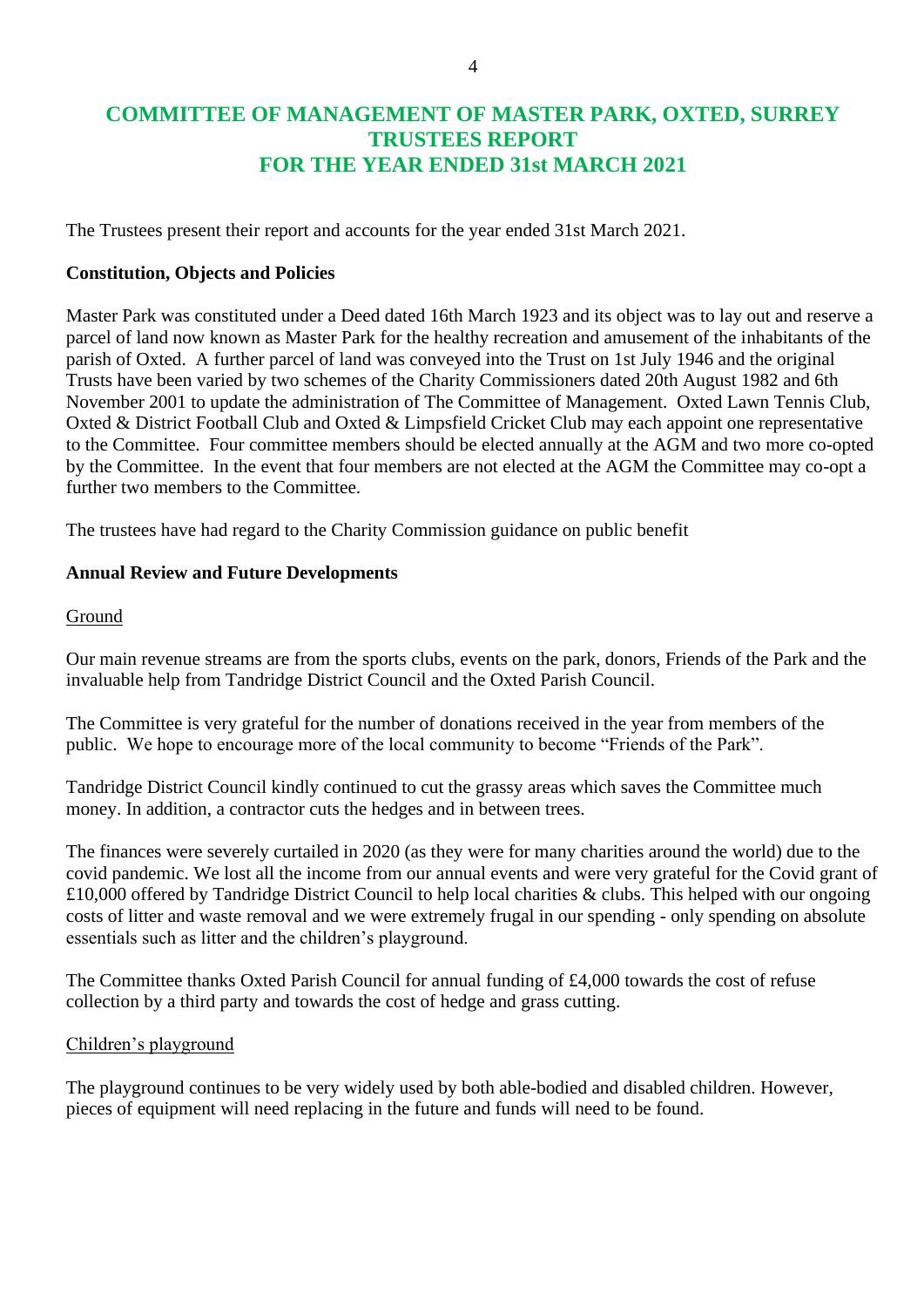# **COMMITTEE OF MANAGEMENT OF MASTER PARK, OXTED, SURREY TRUSTEES REPORT FOR THE YEAR ENDED 31st MARCH 2021 (continued)**

#### New Pavilion

A new subsidiary charity, **Master Park Pavilion Charity** (MPPC), has been established to progress the new pavilion project's fund-raising. Once this new pavilion is built, MPPC will return all operations and management of the building to the Master Park Management Committee (MPMC). The MPPC Group is defined as small under The Companies Act and has produced separate accounts for The Pavilion Charity.

## Finance

As a result of successful fundraising over the last few years and the considerable financial help from Oxted Parish Council the park is now in a stable financial position.

Income arises from lettings, summer events on the Park such as fun fairs, pram race, beer festival, boot fairs etc., rents from the sports clubs, donations, covenants and grants from local authorities.

There was a surplus for the year on the General Fund of £11069.13 which, when added to the funds broughtforward gave a total General Fund of £53532.62 at 31st March 2021.

#### Administration

There was no AGM in 2020. A phone call was made to the Charities Commission asking for guidance regarding AGMs and lockdowns. We followed their advice and informed the community that we would not be having an AGM and that this would now take place in July of 2021.

In absence of an AGM the following Trustees remained as is:

## **Elected Trustees**

- 1. Mr A Batchelor
- 2. Mr R Pitt
- 3. Mr G Kearns
- 4. Mr A Campbell

## **Co-Opted Trustees**

- 5. Ms A Starr was co-opted by the Committee as Trustee.
- 6. Mr R Sayer was co-opted by the Committee as Trustee

In addition to the six Trustees mentioned above, there are three Trustees nominated from the Sports Clubs, namely:

- 1. Ms P McNaughton (Oxted Lawn Tennis Club)
- 2. Mr I Beagley (Oxted & District Football Club)
- 3. Mr P Trayner (Oxted & Limpsfield Cricket Club)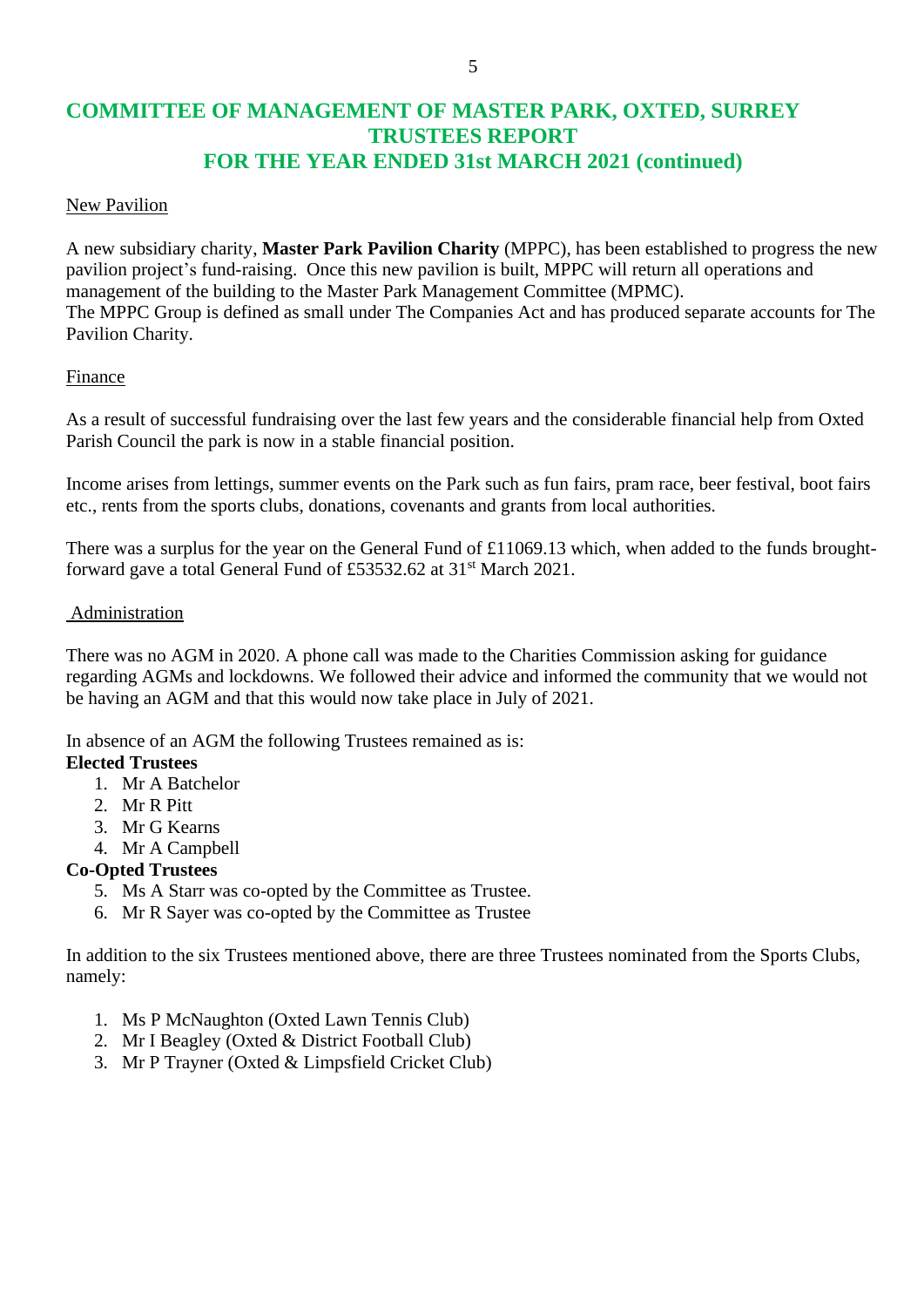# **COMMITTEE OF MANAGEMENT OF MASTER PARK, OXTED, SURREY TRUSTEES REPORT FOR THE YEAR ENDED 31st MARCH 2021 (continued)**

#### Activities

All 2020 activities were cancelled in accordance with government guidelines. Cricket, Football and Tennis matches took place, again only as and when government guidelines and governing sporting bodies permitted.

What became glaringly apparent is how **VITAL** parks are to communities for: well-being, exercise, mental health, socialising and community spirit.

Master Park became the true **hub of the community** and we are even more determined that it stays that way.

#### Statement of Trustees Financial Responsibilities

The Trustees are required to prepare financial statements for each financial year which give a true and fair view of the state of the affairs of the Charity and of its results for that period. In preparing these financial statements, they are required to:

- (a) select suitable accounting policies and apply them consistently;
- (b) make judgements and estimates that are reasonable and prudent;
- (c) prepare the financial statements on a going concern basis unless it is inappropriate to assume that the Charity can continue.

They are responsible for keeping proper accounting records which disclose with reasonable accuracy at any time the financial position of the Charity. They are also responsible for safeguarding the assets of the Charity and hence for taking reasonable steps for the prevention and detection of fraud and other irregularities.

#### Approval

This report and accounts were approved by the Trustees on …………………… 2021 and signed on their behalf by

Pammy McNaughton **Tony Batchelor** Tony Batchelor

……….......................................... .....................................................

Chairman Trustee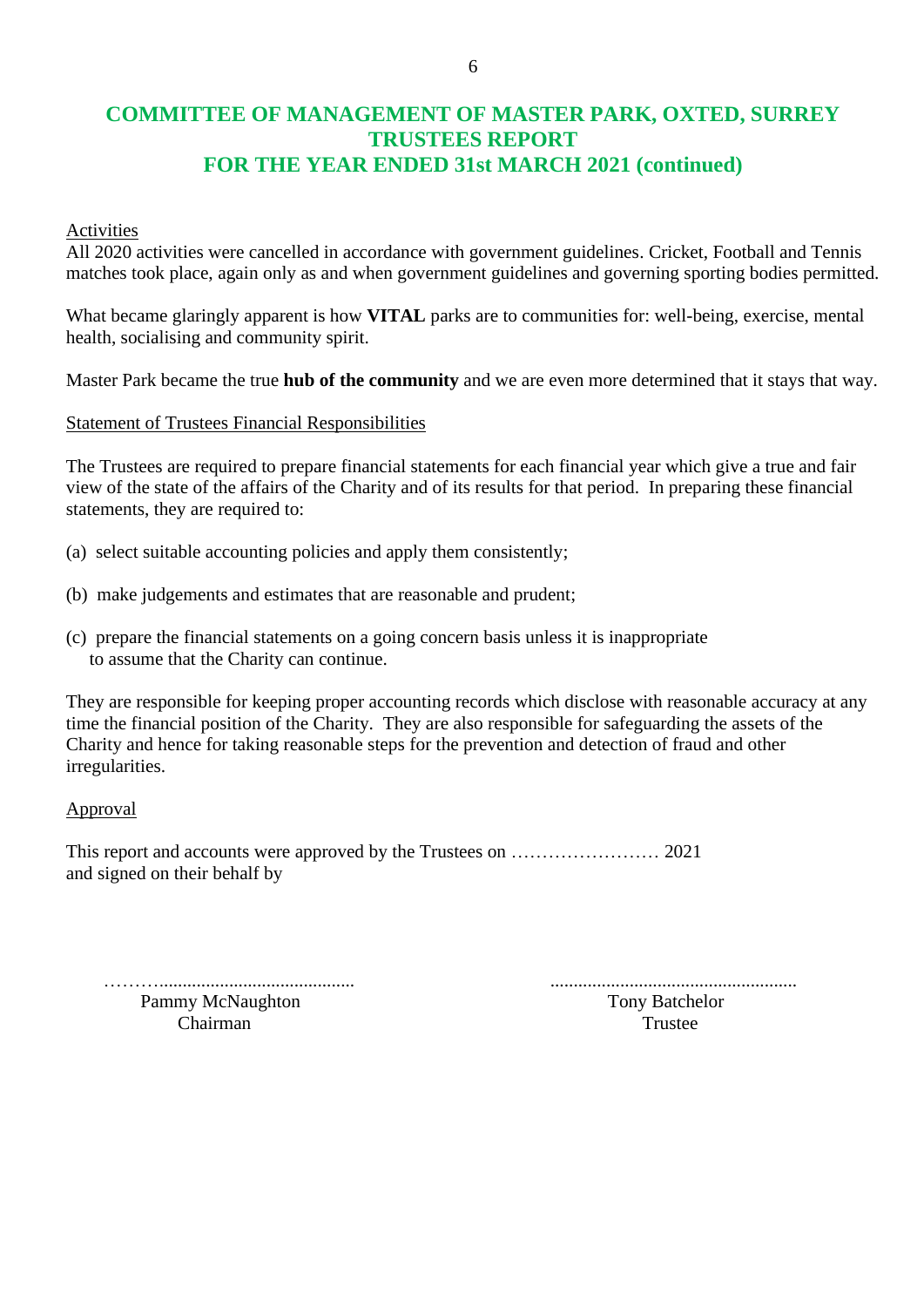# **COMMITTEE OF MANAGEMENT OF MASTER PARK, OXTED, SURREY STATEMENT OF FINANCIAL ACTIVITIES FOR THE YEAR ENDED 31st MARCH 2021**

## **GENERAL FUND INCOME & EXPENDITURE**

| <b>INCOME</b><br>Rents received                                                                      |                     | 2021     |                                     | 2020      |
|------------------------------------------------------------------------------------------------------|---------------------|----------|-------------------------------------|-----------|
| <b>Sports Clubs</b><br>Other lettings                                                                | 4403.00<br>13988.48 | 18391.48 | 4040<br>18893.80                    | 22939.80  |
| Donations (Gift Aided)<br>Donations (Non-tax)<br>Tax claim - current year                            | 3333.00<br>9137.96  | 12470.96 | 3983<br>7373.50<br>7.65             | 13423.25  |
| <b>Grants and Donations</b><br>Donations for new benches<br><b>Oxted Parish Council</b><br>Pram race | 6000                | 6000     | 1690.00<br>4000<br>$\boldsymbol{0}$ | 6190      |
| Income from Sports Clubs                                                                             |                     | 3400     |                                     | 9221.19   |
| <b>TOTAL INCOME</b>                                                                                  |                     | 40262.44 |                                     | 49,480.16 |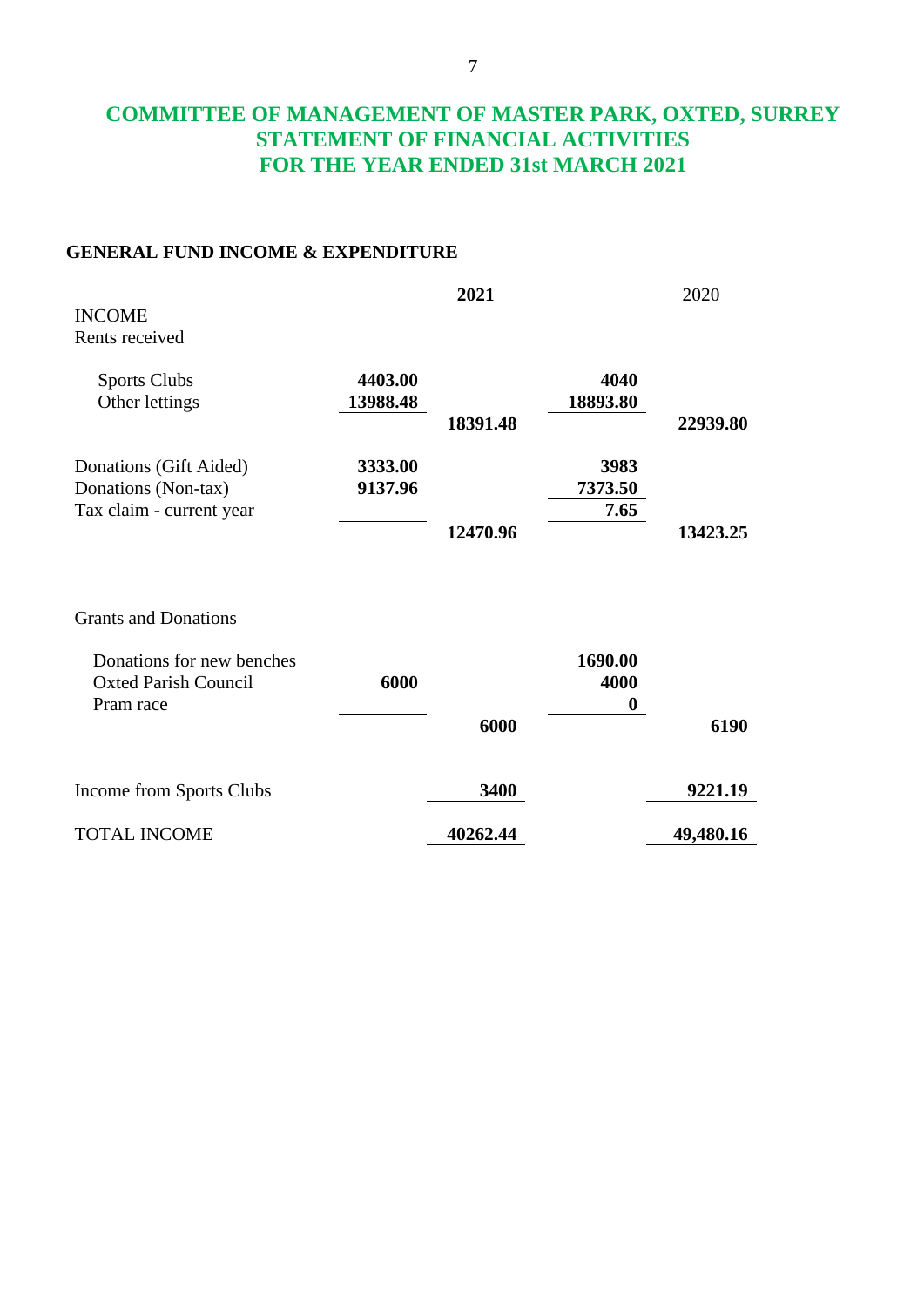# **COMMITTEE OF MANAGEMENT OF MASTER PARK, OXTED, SURREY STATEMENT OF FINANCIAL ACTIVITIES FOR THE YEAR ENDED 31st MARCH 2021**

## **GENERAL FUND INCOME & EXPENDITURE (continued)**

|                                    |                  | 2021     |          | 2020       |
|------------------------------------|------------------|----------|----------|------------|
| <b>EXPENDITURE</b>                 |                  |          |          |            |
| Electricity                        | 3232.95          |          | 3337.18  |            |
| Insurance                          | 1636.59          |          | 1611.87  |            |
| Water rates                        | 525.14           |          | 654.01   |            |
| TDC rates                          | 53.48            |          | 209.16   |            |
| Secretarial/Sundry                 | 0.00             |          | 255.00   |            |
| <b>Playing Field Assoc</b>         | 10.00            |          | 10       |            |
| Pest control                       | 240.00           |          | 306.00   |            |
| Officers insurance                 | 500.00           |          | 500      |            |
|                                    |                  | 6198.16  |          | 6883.02    |
| Maintenance                        |                  |          |          |            |
| Pavilion repairs                   | 489.92           |          | 1672.58  |            |
| Ground - labour & equipment        | 5027.83          |          | 17086.13 |            |
| Sundry repairs/costs               | 3658.09          |          | 2961.05  |            |
| Tree maintenance                   | 8628.00          |          | 273.00   |            |
| Playground maintenance and repairs | 1686.60          |          | 5210.82  |            |
| Grass cutting                      | 0.00             |          | 4680.00  |            |
| Refuse and Waste disposal          | 2838.34          |          | 9324.04  |            |
| Playground insurance               | 500.00           |          | 500      |            |
| Northern Boundary works            | $\boldsymbol{0}$ |          | 0        |            |
| New bench and fence works          | $\boldsymbol{0}$ |          | 0        |            |
| <b>Memorial Benches</b>            | $\theta$         |          | 1919.95  |            |
| Fire extinguishers and servicing   | 166.37           |          | 160.74   |            |
|                                    |                  | 22995.15 |          | 43793.31   |
| <b>TOTAL EXPENDITURE</b>           |                  | 29193.31 |          | 50671.53   |
| SUMMARY OPERATING SURPLUS          |                  |          |          |            |
| <b>General Income Total</b>        | 40262.44         |          | 49480.16 |            |
| General Expenditure Total          | 29193.31         |          | 50671.53 |            |
| Net (Deficit)/Surplus for Year     |                  | 11069.13 |          | $-1191.37$ |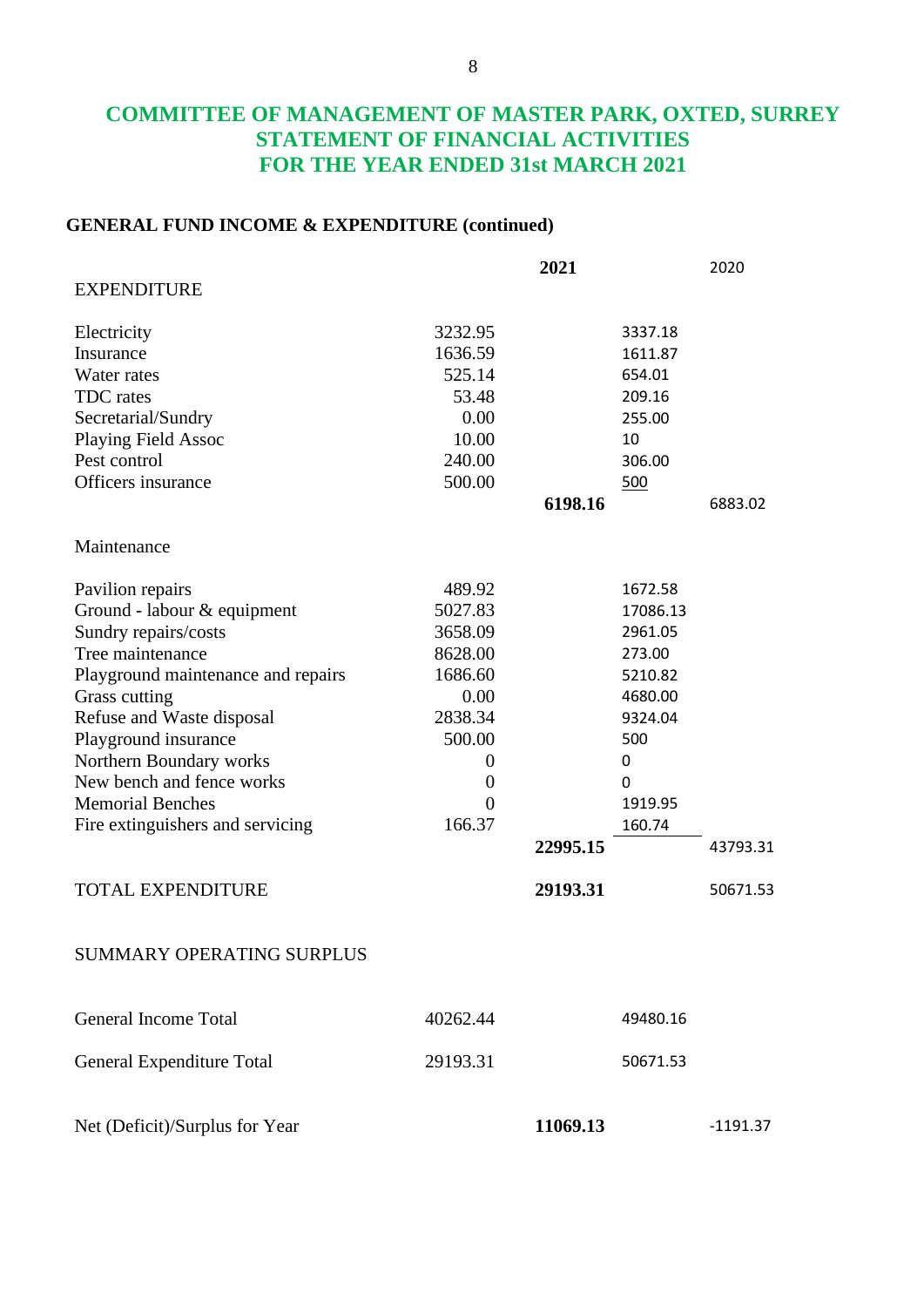# **COMMITTEE OF MANAGEMENT OF MASTER PARK, OXTED, SURREY STATEMENT OF FINANCIAL ACTIVITIES FOR THE YEAR ENDED 31st MARCH 2021**

|                                                              | <b>General Fund</b> | <b>Asset Replacement</b> | 2021         |
|--------------------------------------------------------------|---------------------|--------------------------|--------------|
| <b>INCOMING RESOURCES</b>                                    |                     | <b>Fund</b>              | <b>TOTAL</b> |
| Donations, legacies, grants and tax reclaimed                | 12470.96            |                          | 12470.96     |
| Income from activities in furtherance of charitable objects  | 18391.48            |                          | 18391.48     |
| Income from activities for generating funds                  |                     |                          | 0.00         |
| Investment income                                            |                     | 0.00                     | 0.00         |
| Other income                                                 | 9400.00             |                          | 9400.00      |
|                                                              | 40262.44            | 0.00                     | 40262.44     |
| <b>CHARITABLE EXPENDITURE</b>                                |                     |                          |              |
| Grants payable in furtherance of charity's objects           |                     |                          |              |
| Expenditure on activites in furtherance of charity's objects | 29193.31            |                          | 29193.31     |
| Support costs of charitable activity                         |                     |                          | 0.00         |
| Management and administration expenditure                    |                     |                          | 0.00         |
|                                                              | 29193.31            | 0                        | 29193.31     |
| Net (outgoing) incoming resources                            | 11069.13            | 0.00                     | 11069.13     |
| Transfers between funds                                      | 75.42               | $-75.42$                 | 0.00         |
| Net (outgoing)/incoming resources after transfers            | 11144.55            | $-75.42$                 | 11069.13     |
| <b>MOVEMENT ON FUNDS FOR THE YEAR</b>                        | 11144.55            | $-75.42$                 | 11069.13     |
| Transfers between funds                                      | 8205.30             | $-8205.30$               |              |
| Brought forward balances                                     | 34258.19            | 8205.30                  | 42463.49     |
| <b>FUND BALANCES AT END OF YEAR</b>                          | 53608.04            | $-75.42$                 | 53532.62     |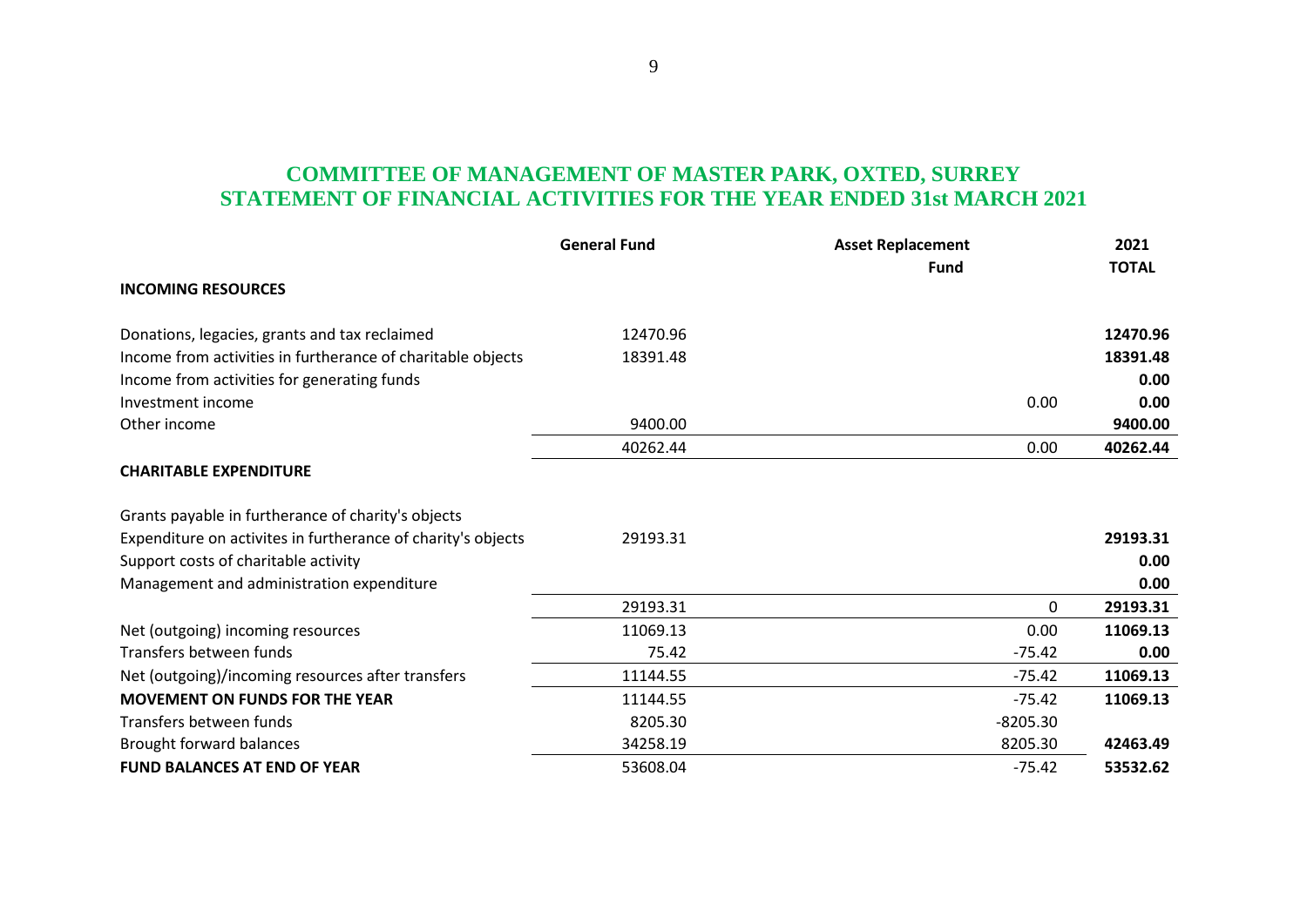# **COMMITTEE OF MANAGEMENT OF MASTER PARK, OXTED, SURREY BALANCE SHEET AT 31st MARCH 2021**

|                                      |     | General<br><b>Fund</b> | <b>Asset</b> |                      |  |
|--------------------------------------|-----|------------------------|--------------|----------------------|--|
|                                      |     |                        | Replacement  | 2021<br><b>TOTAL</b> |  |
|                                      |     |                        | <b>Fund</b>  |                      |  |
| <b>FIXED ASSETS</b>                  |     |                        |              |                      |  |
| Land and Buildings                   | 1.3 |                        |              |                      |  |
| Equipment                            | 1.4 |                        |              |                      |  |
| <b>CURRENT ASSETS</b>                |     |                        |              |                      |  |
| <b>National Savings Bank</b>         |     | 0.00                   | 0.00         | 0.00                 |  |
| <b>Barclays Bank Current Account</b> |     | 48628.44               |              | 48628.44             |  |
| <b>COIF Deposit</b>                  |     | 0.00                   |              | 0.00                 |  |
| Tax recoverable                      |     | 2066.75                |              | 2066.75              |  |
| Amount due from Sports Clubs         |     | 0.00                   |              | 0.00                 |  |
| Other debtors and prepayments        |     | 0.00                   |              | 0.00                 |  |
|                                      |     | 50695.19               | 0.00         | 50695.19             |  |
| <b>CURRENT LIABILITIES</b>           |     |                        |              |                      |  |
| Amounts due for services             |     | 500.00                 |              | 500.00               |  |
| <b>NET CURRENT ASSETS</b>            |     | 50195.19               | 0.00         | 50195.19             |  |
| <b>FUNDS</b>                         |     |                        |              |                      |  |
| Balance brought forward              |     | 34258.19               | 8205.30      | 42463.49             |  |
| Surplus/(Deficit) for year           |     | 11144.55               | $-75.42$     | 11069.13             |  |
| Transfer between fund                |     | 8205.30                | $-8205.30$   | 0.00                 |  |
|                                      |     | 53608.04               | $-75.42$     | 53532.62             |  |